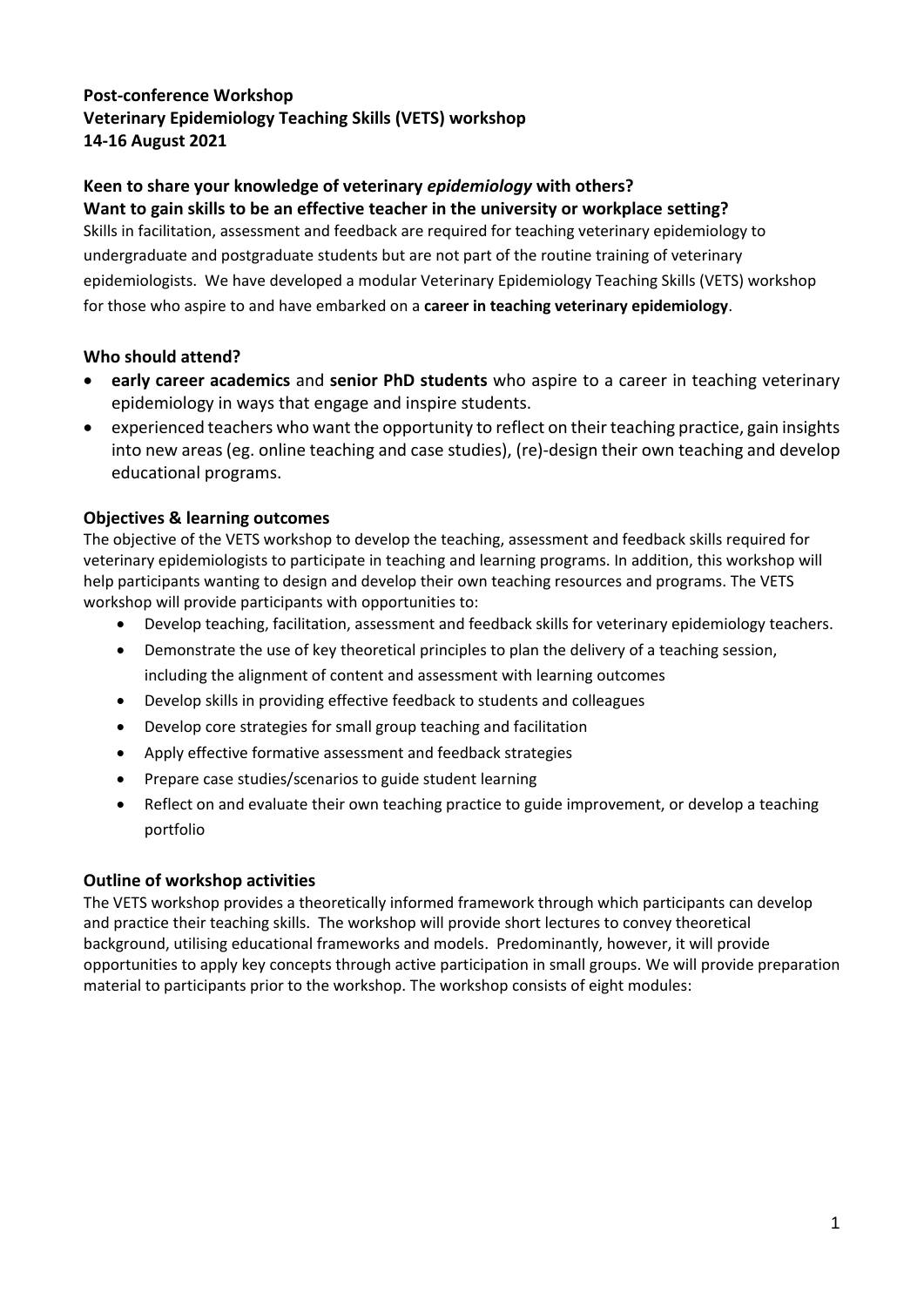- 1. Introduction to teaching and online learning
- 2. Planning and delivering a teaching session
- 3. Providing effective feedback
- 4. Facilitating small group learning
- 5. Use of case scenarios for teaching outbreak investigations
- 6. Teaching data skills and evidence-based medicine
- 7. Incorporating formative assessment in teaching practice
- 8. Evaluation and reflective practice

#### **Duration**

3 day post-workshop in face-to-face format

### **Language**

English

### **Preparation**

There are no pre-requisites for participation. We will provide preparation material to participants prior to the workshop.

### **Information about workshop organizers:**

*Dr Jenny-Ann Toribio*, Associate Professor in Epidemiology at the Sydney School of Veterinary Science, is a veterinary epidemiologist with a career commitment to provision of innovative training in veterinary epidemiology. Jenny-Ann led curriculum development for the Veterinary Public Health Management Masters and was Academic Supervisor for 10 years, a program that delivered online training in veterinary epidemiology from 2003 to 2018. Currently Jenny-Ann contributes to ensuring the standard of epidemiological skills among veterinary colleagues as Head Examiner for Membership in the Epidemiology Chapter of the Australian and New Zealand College of Veterinary Scientists, and is a competency leader for the Asia Pacific Consortium of Veterinary Epidemiology (https://www.apcove.com.au) program to strengthen epidemiology capacity in the Asia Pacific region. For the USYD DVM, Jenny-Ann is Associate Head Veterinary Professional Education and integral to hallmark features of this degree: Gradation of veterinarians with a global perspective, that are evidence-based practitioners, and that have experience with conduct of research and with the contributions of the veterinary profession to society beyond clinical practice.

*Dr Navneet Dhand* is working as an Associate Professor in Veterinary Biostatistics and Epidemiology at The University of Sydney. In this role, he has led several teaching, research and international capacity building initiatives including the establishment of the Asia Pacific Consortium of Veterinary Epidemiology (https://www.apcove.com.au) to strengthen epidemiology capacity in the Asia Pacific region. Previously, Navneet served as an Academic Supervisor of the Veterinary Public Health Management Postgraduate Program at the University of Sydney for several years. He is passionate about teaching epidemiology and has helped develop competencies and curricula for field veterinary epidemiology training for The Food and Agriculture Organization of the United Nations.

*Dr Naomi Cogger, PhD,* is the Director of Massey University's EpiCentre, an OIE Collaborating Centre for Veterinary Epidemiology and Public Health, and one of the largest providers of veterinary epidemiology education and training in Australasia. Naomi is a passionate teacher who has led the development and delivery of world-class online courses that impact human and animal health globally delivered online. She believes that online education is key to making education accessible and has developed an approach that humanise the online environment, so her students succeed in become in their own best teachers. Her courses are well regarded and in the words of her students: "*I really enjoyed this course and think that Naomi excels at student engagement."*